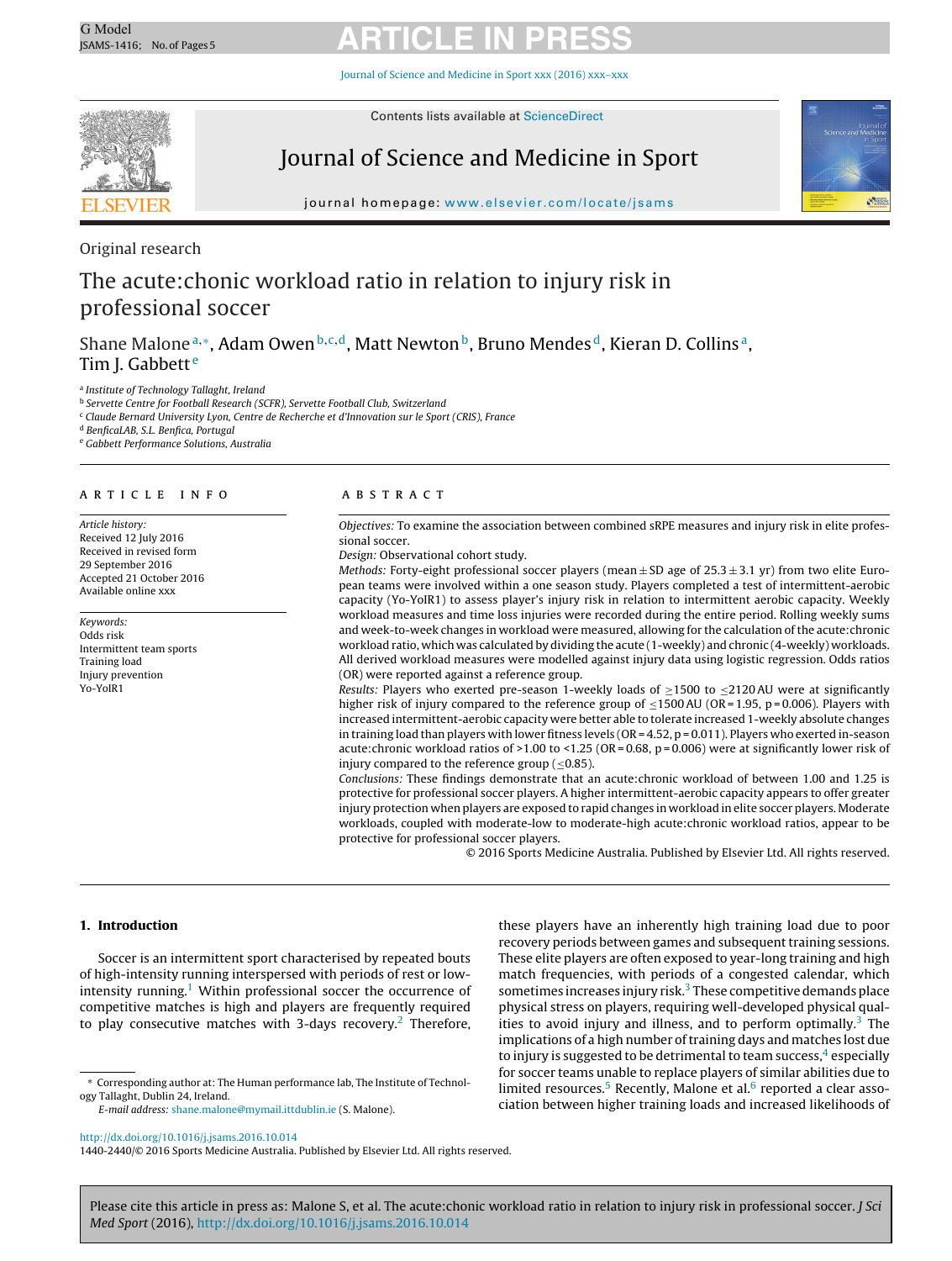#### 2 S. Malone et al. / Journal of Science and Medicine in Sport xxx (2016) xxx–xxx

injury within team sport athletes. The evolving nature of professional soccer has resulted in an increased interest in monitoring player activities quantitatively on a daily and weekly basis.[7](#page-4-0) Interestingly to date, few studies have documented the relationship between training load and injury rates in elite football players.<sup>[8](#page-4-0)</sup>

Although poorly investigated within soccer specific context the workload-injury relationshiphas beenexamined withinother team sport contexts. In Australian rules football 1-weekly, 2 weekly and previous to current week changes of  $\geq$ 75% were significantly associated with increased relative risk of injury during the in-season period compared against a reference grouping of ∼15%. Recently, Owen et al., $5$  reported that higher training time spent above 85% HRmax resulted in increased injury risk for players in subsequent match-play and training sessions. However, these results need to be contextualised given the known relationships between increased fitness and reduced injury risk for team sport players. $3$  There is a requirement for coaches to prescribe an appropriate training load to increase players' fitness to protect from subsequent risk.<sup>3</sup>

Recent workload-performance investigations have examined absolute workload performed in 1-week (referred to as acute workload) relative to 4-week chronic workload (i.e. 4-week average acute workload). $9$  A comparison of the acute load to the chronic load as a ratio is therefore a dynamic representation of a player's preparedness. The ratio ultimately considers the training load the athlete has performed relative to the training load the athlete has prepared for.<sup>10</sup> Using the acute: chronic workload ratio, it has been demonstrated that higher chronic workloads protect against injury in cricket.<sup>[9](#page-4-0)</sup> Within Rugby League cohorts, higher workloads have been reported to have either positive or negative influences on injury risk. Specifically, compared with players who had a low chronic workload, players with a high chronic workload were more resistant to injury with moderate-low through moderatehigh (0.85–1.35) acute: chronic workload ratios and less resistant to injury when subjected to 'spikes' in acute workload.<sup>[10,11](#page-4-0)</sup> Due to the lack of current data available in elite soccer players, the current study aimed to investigate the relationship between workload measures and injury risk in elite soccer players.

## **2. Methods**

The current investigation was a prospective cohort study of elite soccer players competing for two teams at the highest level of European competition. Data were collected for 48 players (Mean  $\pm$  SD, age:  $25.3 \pm 3.1$  years; height:  $183 \pm 7$  cm; mass:  $72 \pm 7$  kg) over one season. The study was approved by the local institute's research ethics committee and written informed consent was obtained from each participant. All time-loss injuries were recorded using a bespoke database for data collection. All injuries that prevented a player from taking full part in all training and match-play activities typically planned for that day, and prevented participation for a period greater than 24 h were recorded. The current definition mirrors that employed by Brooks et  $al.14$  $al.14$  and conforms to the consensus time-loss injury definitions proposed for team sport athletes.<sup>15-17</sup> All injuries were classified as being low severity (resulting in training modification or 1–3 missed training sessions); moderate severity (where a player was unavailable for 1–2 weeks training); or high severity (where a player missed 3+ weeks of training). Injuries were also categorised for injury type (description), body site (injury location) and mechanism. $20$  The intensity of all training sessions (including gym based and rehabilitation gym and pitch sessions) and match-play were estimated using the modified Borg CR-10 rate of perceived exertion (RPE) scale, with ratings obtained from each individual player immediately after the end of each match and training session. They were prompted for their RPE individually using a custom-designed application on a

portable computer tablet (iPad, Apple Inc, California, USA). Each player selected his RPE rating by touching the respective score on the tablet, which was then automatically saved under the player's profile. This method helped minimize factors that may influence a player's RPE rating, such as peer pressure and replicating other players' ratings.[7](#page-4-0) Each individual RPE value was multiplied by the session duration to generate an internal load score.<sup>12</sup> The fitness of players was assessed by the strength and conditioning staff at two time points during each phase of the season (at the start of each phase). Players completed the Yo-Yo Intermittent recovery test level 1 (Yo-Yo IR1) with players final distance used for the analysis of aerobic fitness. All players were familiarised with the test during the pre-season phase prior to testing. The test was administered to both teams according to the procedures described by Bangsbo et al.<sup>13</sup>. The Yo-Yo IR1 consists of  $2 \times 20$ -m shuttle runs at increasing speeds interspersed with a 10-s active recovery (controlled by audio signals from a compact disc player). The Yo-Yo IR1 has been shown to be a valid test in soccer populations $13,14$  and has been related to positional match-play running performance within soccer cohorts.[13,14](#page-4-0) All testing took place between 10:00 and 12:00 h. Temperatures during testing ranged from 10 to 22 ◦C. The competitive season was divided into two distinct phases for descriptive purposes: 'pre-season' (between July and August) the 'early inseason' (September–May). $15$  In addition to weekly training load, a number of other training load measures were derived based on previous studies: (1) cumulative two, three and four weekly loads (2) the absolute change in load from the previous week, and (3) the acute: chronic workload ratio.<sup>3,10,11</sup> Data were analysed in SPSS Version 22.0 (IBM Corporation, New York, USA). Initial analysis of injury incidence was calculated by dividing total number of injuries by exposure time and reported as rates per 1000 training and game hours. Analysis of workload across phases took place using a one-way ANOVA. A chi-squared analysis was used to compare the frequency of injuries between seasonal phases, and workloads in players with different fitness levels (Yo-Yo IR1 performance). Based on a total of 75 injuries from 22,080 player-sessions (48 players participating in 460 training sessions), the calculated statistical power to establish the association between internal loads and soft-tissue injuries was 90%. Weekly load exposure values and all injurydata (injury vs.no injury)including subsequent week injuries were then modelled using a logistic regression analysis. Data were divided into four groups, with the lowest workload range being the reference group. Odds ratios (OR) were calculated to determine the injury risk at a given cumulative workload (1, 2, 3 and 4-weekly cumulative), acute:chronic workload ratio and for absolute change in workload (the previous to current week). Correlation coefficients between the training load measures, alongside Variance Inflation Factors (VIF), were used to detect multi-collinearity between the predictor variables. A VIF of >10 was deemed indica-tive of substantial multi-collinearity.<sup>[16](#page-4-0)</sup> Within our current model all load measures provided a VIF of <10 therefore providing acceptable levels of multi-collinearity. When an OR was greater than 1, an increased risk of injury was reported (i.e. OR = 1.50 is indicative of a 50% increased risk) and vice versa.

### **3. Results**

During the investigation 75 time-loss injuries were reported. The incidence proportion was 1.6 per player. Overall, match injury incidence was 4.9/1000 h, (95% CI: 4.11–5.12) and training injury incidence was 6.9/1000 h (95% CI: 6.15–7.33). Lower limb injuries resulted in the highest incidence across the year 10.2/1000 h (95% CI: 9.45–10.84) with muscular injuries being the highest sub group of injury types (8.5/1000 h; 95% CI: 7.44–9.15) (Supplementary Table 1). There were significant differences between pre-season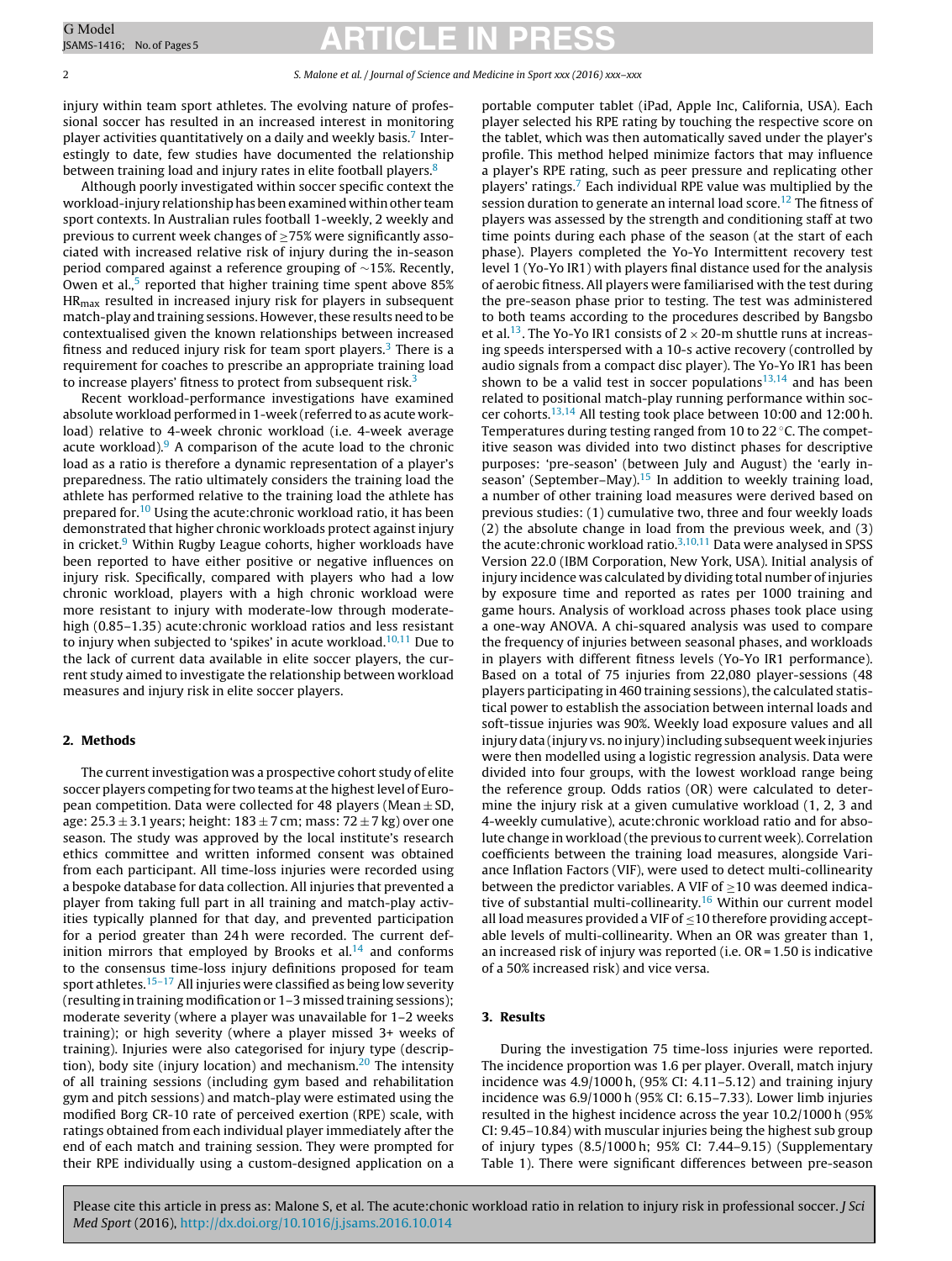#### S. Malone et al. / Journal of Science and Medicine in Sport xxx (2016) xxx-xxx 33

# <span id="page-2-0"></span>**Table 1**

Seasonal phase risk factors for injury for rolling weekly workload in elite soccer players. Data presented as OR (95% CI).

| Cumulative load (Sum) | Training load component                 | Pre-season (July-August) | In-season (September-May) |
|-----------------------|-----------------------------------------|--------------------------|---------------------------|
| RPE (AU)              | 1 Week                                  |                          |                           |
|                       | $\leq$ 1500 AU (Reference)              | 1.00                     | 1.00                      |
|                       | Between >1500 AU - <2120 AU             | $1.95(0.98 - 3.95)$      | $0.95(0.23 - 2.95)$       |
|                       | Between > 2120 AU - < 3200 AU           | $2.44(1.98-4.66)$        | $0.44(0.18 - 1.66)$       |
|                       | $>3200$ AU                              | $3.33(1.69 - 6.75)$      | $2.33(1.69 - 3.75)$       |
|                       | 2 Weekly                                |                          |                           |
|                       | <3250 AU (Reference)                    | 1.00                     | 1.00                      |
|                       | Between $\geq$ 3250 AU - $\leq$ 3550 AU | $2.98(1.98-3.85)$        | $2.98(1.98-3.85)$         |
|                       | Between $\geq$ 3350 AU - $\leq$ 5980 AU | $4.03(2.11 - 5.45)$      | $0.03(0.11 - 3.45)$       |
|                       | $>5980$ AU                              | $4.74(2.74 - 5.66)$      | $0.74(0.24 - 2.66)$       |
|                       | 3 Weekly                                |                          |                           |
|                       | <7260 AU (Reference)                    | 1.00                     | 1.00                      |
|                       | Between ≥7260 AU - ≤7580 AU             | $3.88(2.47 - 4.55)$      | $2.88(2.47-4.55)$         |
|                       | Between > 7580 AU - < 9154 AU           | $4.11(3.11 - 5.65)$      | $0.11(0.01 - 1.65)$       |
|                       | $>9154$ AU                              | $5.11(4.26 - 5.14)$      | $0.91(0.26 - 3.14)$       |
|                       | 4 Weekly                                |                          |                           |
|                       | <8550 AU (Reference)                    | 1.00                     | 1.00                      |
|                       | Between > 8550 AU - < 8941 AU           | $5.11(4.12 - 7.45)$      | $3.11(2.12 - 5.45)$       |
|                       | Between > 8941 AU - < 10,985 AU         | $5.44(4.23 - 9.14)$      | $0.44(0.23 - 3.14)$       |
|                       | $>10,985 \text{ AU}$                    | $5.11(6.22 - 9.25)$      | $2.11(0.92 - 2.25)$       |
|                       | Absolute Change from previous week      |                          |                           |
|                       | $\leq$ 200 AU (Reference)               | 1.00                     | 1.00                      |
|                       | Between 200 AU - ≤350 AU                | $0.89(0.50-1.98)$        | $0.89(0.50 - 1.98)$       |
|                       | Between > 350 AU - < 550 AU             | $1.66(1.30-2.21)$        | $0.66(0.30-1.21)$         |
|                       | Between > 550 AU - <1000 AU             | $1.44(1.01 - 4.25)$      | $1.44(1.01 - 4.25)$       |
|                       | $\geq$ 1000 AU                          | $2.58(2.09-4.52)$        | $2.58(1.09 - 4.52)$       |

#### **Table 2**

Elite Soccer fitness levels as determined by a Yo-YoIR1 as a risk factor for injury above certain training and game load values. Data presented as OR (95% CI) when compared to a reference group.

| OR $Exp(B)$<br>interval                            | 95% confidence<br>p-Value |  |
|----------------------------------------------------|---------------------------|--|
| Upper<br>Lower                                     |                           |  |
| Cumulative load (sum)                              |                           |  |
| 1 week                                             |                           |  |
| $>2450$ AU                                         |                           |  |
| 2560-2880-m<br>1.00                                |                           |  |
| $2200 - 2520 - m$<br>3.51<br>3.29<br>2.09<br>0.009 |                           |  |
| 1840-2160-m<br>4.08<br>2.16<br>4.93<br>0.035       |                           |  |
| 1480-1800-m<br>4.50<br>3.98<br>5.50<br>0.033       |                           |  |
| Absolute change $(\pm)$                            |                           |  |
| Previous to current week                           |                           |  |
| >300 AU-1000 AU                                    |                           |  |
| 2560-2880-m<br>1.00                                |                           |  |
| 2200-2520-m<br>2.54<br>0.75<br>2.97<br>0.009       |                           |  |
| 1840-2160-m<br>3.53<br>2.66<br>3.88<br>0.011       |                           |  |
| 1480-1800-m<br>4.52<br>3.98<br>4.92<br>0.023       |                           |  |
| Acute: chronic workload (AU)                       |                           |  |
| $>1.25$ AU                                         |                           |  |
| 2560-2880-m<br>1.00                                |                           |  |
| 2200-2520-m<br>1.02<br>0.26<br>2.59<br>0.425       |                           |  |
| 1840-2160-m<br>2.48<br>1.50<br>4.98<br>0.045       |                           |  |
| 1480-1800-m<br>5.10<br>3.98<br>6.10<br>0.033       |                           |  |

 $(2984 \pm 615$  AU) and in-season  $(2441 \pm 215$  AU) for average weekly training loads ( $P = 0.004$ ). At similar weekly workload, there was a reduced injury risk in-season compared to pre-season (Table 2). Players who exerted pre-season 1-weekly workloads of  $\geq$ 1500 to ≤2120AU were at significantly higher risk of injury compared to the reference group of  $\leq$ 1500 AU (OR = 1.95, 95% CI: 0.98–3.95, p = 0.006). Similarly, players who had completed a pre-season 2 weekly and 3-weekly workload of ≥5980AU and ≥9154AU were at significantly higher risk of injury compared to the reference group of <3250AU (OR = 4.74, 95% CI: 2.74–5.66, p = 0.033) and <7260AU  $(OR = 5.11, 95\% CI: 4.26 - 5.14, p = 0.023)(Table 1). Interestingly sim$ ilar 2-weekly ( $\geq$ 5980 AU) and 3-weekly ( $\geq$ 9154 AU) workloads had

reduced risk during the in-seasoncompared to the reference groups of <3250AU (OR = 0.74, 95% CI: 0.24–2.66) and <7260AU (OR = 0.91, 95% CI: 0.26–3.14). Injury risk during the pre-season (OR = 1.66, 95% CI: 1.30–2.21) was higher than the in-season phase (OR =  $0.66$ ,  $95%$ CI 0.30–1.21, p = 0.002), and higher for players who experienced a previous to current week change in load of >350–550AU compared to the reference group of <200 AU. Players who exerted in-season acute:chronic workload ratios of >1.00 to <1.25 (OR = 0.68, 95% CI 0.08–1.66,  $p = 0.006$ ) were at significantly lower risk of injury compared to the reference group of  $\leq 0.85$ . However, players who exerted similar in-season acute:chronic workload ratios of >1.00 to <1.25 were at further reduced risk of injury (OR = 0.28, 95% CI 0.08–1.26,  $p = 0.001$ ) compared to the reference group of <0.85. When intermittent aerobic capacity was considered based on Yo-Yo IR1 performance (Table 2), players with a poor intermittent aerobic capacity had a higher risk of injury than the players with betterdeveloped aerobic fitness (OR = 4.50, 95% CI: 3.98–5.50, p = 0.009) when 1-weekly training load was >2450AU. Players with higher fitness were better able to tolerate 1-weekly absolute changes in training load compared to players with lower fitness levels (OR = 4.52, 95% CI: 3.98–4.92, p = 0.0011). Players with poorer fitness levels were unable to tolerate acute:chronic workloads of  $\geq$ 1.25, experiencing greater injury risk compared to players with higher fitness (OR = 5.10, 95% CI: 3.98–6.10, p = 0.033) [\(Table](#page-3-0) 3).

## **4. Discussion**

The current study is the first to investigate the association between training and game loads and injury risk in elite soccer players. The presented data suggest that a positive linear association exists between weekly workload, absolute week-to-week changes in workload and subsequent injury risk throughout the duration of the competitive season with increased risk also experienced during the pre-season phase. The presented data further highlights that poor intermittent aerobic capacity has a negative impact on injury risks associated with absolute weekly training load and changes in load. The findings of the current study suggest that weekly training load, absolute week-to-week changes in training load, 2-weekly, 3-weekly, 4-weekly cumulative loads and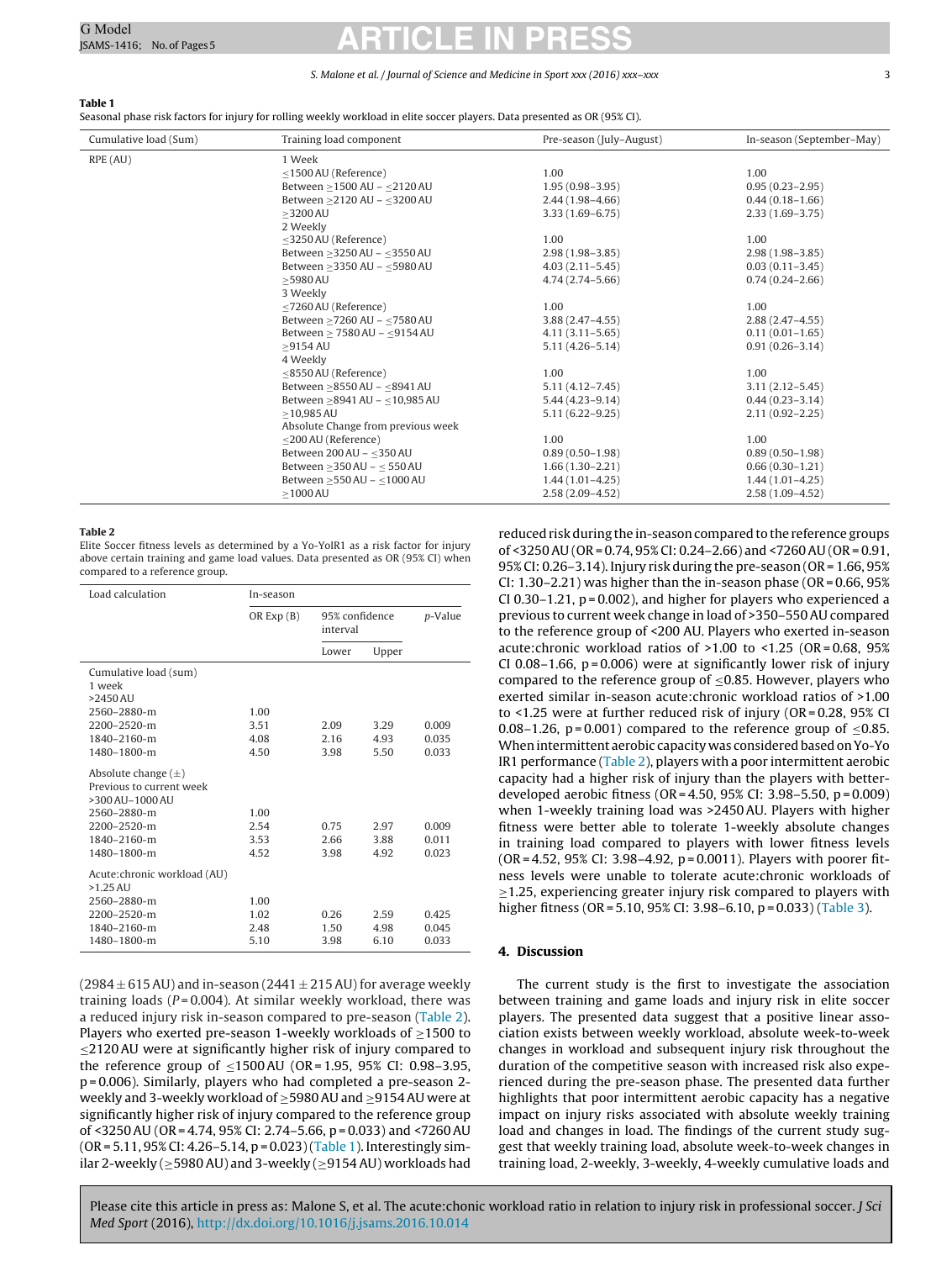#### <span id="page-3-0"></span>4 S. Malone et al. / Journal of Science and Medicine in Sport xxx (2016) xxx–xxx

**Table 3**

Seasonal phase risk factors for injury for acute:chronic workload ratio in elite soccer players. Data presented as OR (95% CI).

|                       | Training load component           | Pre-season (July-August) | In-season (September-May) |
|-----------------------|-----------------------------------|--------------------------|---------------------------|
| Cumulative load (Sum) |                                   | OR EXP B (95% CI)        | OR EXP B (95% CI)         |
|                       | Acute: chronic workload ratio     |                          |                           |
|                       | $<$ 0.85 (Reference)              | 1.00                     | 1.00                      |
|                       | Between 0.85 AU to <1.00 AU       | $0.95(0.98 - 3.95)$      | $1.05(0.98 - 3.95)$       |
|                       | Between $>1.00$ AU to $<$ 1.25 AU | $0.68(0.08-1.66)$        | $0.28(0.08 - 1.26)$       |
|                       | $>1.50$ AU                        | $2.33(1.69-4.75)$        | $3.03(1.69-3.75)$         |

acute:chronic workload ratios should be monitored by elite soccer teams in order to reduce injury risk across all phases of the competitive season. Furthermore the current observations suggest that this injury risk can be offset by coaches improving player's intermittent aerobic capacity as reflected by players with improved Yo-YoIR1 performance having reduced injury risk when compared to their poor counterparts.

Our findings demonstrate for the first time the relationship between weekly internal training loads and injury risk in professional soccer players. Interestingly, the risk for injury was phase dependant with reduced risk of injury at similar loads during the in-season compared to the pre-season periods. In agreement with previous studies, increased weekly workloads resulted in increased risk of injury for players. Players who exerted pre-season 1-weekly workloads of  $\geq$ 1500 to  $\leq$ 2120 AU were at significantly higher risk of injury compared to those players who exerted ≤1500AU (OR = 1.95). Similarly, players who had completed a preseason 2-weekly and 3-weekly load of ≥5980AU and ≥9154AU were at significantly higher risk of injury compared to players who exerted <3250AU (OR = 4.74) and <7260AU (OR =  $5.1$ ) ([Table](#page-2-0) 2). Interestingly similar 2-weekly ( $\geq$ 5980 AU) and 3-weekly (≥9154 AU) training loads had reduced risk during the in-season compared to the reference groups of  $\leq$ 3250AU (OR = 0.74) and <7260AU (OR = 0.91). Therefore coaches and medical staff need to be mindful that players tolerate workloads differently as the season progresses. $6 \text{ In order to effectively reduce the injury risk}$ of players, specific preventive and multimodal programs have been proposed,<sup>5</sup> although a periodised approach to training in order to facilitate a progressive training load whilst also reducing injury risk may be more appropriate. Previous literature has shown that balancing the proportion of high-intensity on-pitch training content is important to the overall health and injury status of players.<sup>5</sup>

Weekly pre-season  $(2984 \pm 615 \text{ AU})$  workloads were higher than in-season  $(2441 \pm 215 \text{ AU})$  weekly workloads. The current finding is in agreement with many other team sport investigations on player workloads where significant reductions in workload have been observed as the season progress. $3,18$  Previously, Wrigley et al.,<sup>[19](#page-4-0)</sup> reported average RPE-load values of 3948  $\pm$  222 AU for elite U-18 soccer players during a 2-week preseason phase. Although those values are higher than those reported in our study, it appears that the TL undertaken by players in the current study may be unique to the design and schedule employed during a short 4 week pre-season, coupled with friendly games every weekend. In agreement with recent findings from Australian football<sup>20</sup> and rugby union $21$  absolute changes in week-to-week loads increased the risk of injury. An absolute weekly change in load of >350–550AU was associated with a significant increase in the risk of injury. Interestingly increased fitness allowed players to tolerate greater changes in load compared to lower fitness groupings. This is an important consideration for coaches when manipulating training components during congested periods of the season.

Our findings suggest that players with higher intermittent aerobic capacity (as determined by increased Yo-Yo IR1 performance) were at lower risk of injury. We also observed that greater fitness allowed players to experience higher acute:chronic workloads

of >1.25AU with reduced risk. This is an important consideration for coaches and may suggest the value of post-season fitness programs for players to maintain or improve fitness levels in order to reduce subsequent risk in the pre-season periods. This would reduce the emphasis of excessive pre-season training loads to rebuild fitness parameters due to detraining that occurs during the off-season. $7,22$  Additionally, with relationships being shown between Yo-YoIR1 and match player performances, $^{13}$  $^{13}$  $^{13}$  the current data could suggest that athletes who do not have the required physical qualities to tolerate the physiological demands of training and competition are likely to have reduced match play performances in addition to these players being at increased injury risk. These findings are consistent with others<sup>18,23</sup> who have shown that welldeveloped physical qualities are associated with decreased injury risk in elite team based field sports.<sup>23</sup> The requirement of coaches to develop the physical capacity of players is of importance from both a performance and injury prevention perspective. Indeed, previous investigations have shown that reductions in workload can not only reduce injury risk but also improve aerobic capacity within team sport players.<sup>[18](#page-4-0)</sup>

Uniquely, findings from the investigation provided normative data on the acute:chronic workloads of soccer players across a competitive season. To optimally prepare for competition demands, athletes need to (gradually) increase their weekly workloads (acute workloads) so that their fitness (chronic workload) is sufficient to overcome acute fatigue demands.<sup>[3](#page-4-0)</sup> Presently, the acute: chronic workload ratio offers coaches a dynamic method of monitoring player preparedness. Our data suggest that a moderate-low through moderate-high acute:chronic workload of between 1.00 and 1.25 is protective for players in both the pre-season (OR =  $0.68$ ) and the in-season period ( $OR = 0.28$ ). These results are in agreement with previous studies in Rugby League cohorts, where acute:chronic workload ratios of between 0.85 and 1.35 resulted in reduced injury risk. Traditionally the in-season phase in soccer cohorts is focused on training to develop technical and tactical development in conjunction with the maintenance of the physical capacities developed during pre-season phase. These factors, in conjunction with the known increase in competition demands<sup>[7](#page-4-0)</sup> suggest that coaches should aim to maintain training loads stable with low increases in week-to-week training loads.

Many factors in addition to training and match load impact on players' injury risk. e.g. previous injury,  $15$  perceived muscle sore-ness, fatigue, mood, sleep ratings<sup>[24](#page-4-0)</sup> and psychological stressors<sup>25</sup> were not accounted for in the current analysis. Unfortunately, it was not possible to describe the training loads of specific session types in this study. Additionally, whilst the session-RPE method has been proposed as an acceptable method of quantifying training load in team sports, $26$  GPS measures might provide important insight into the relationship between external training load and injury risk. Previously HR measures have been shown to relate to injury risk in soccer players $5$  therefore, there is a need to assess the utility of combining external:internal load ratios (GPS:HR) as a potential metric for injury risk assessment within soccer and other team sports. Finally as with any analysis, the model will be best suited to the population from which it is derived. $27$